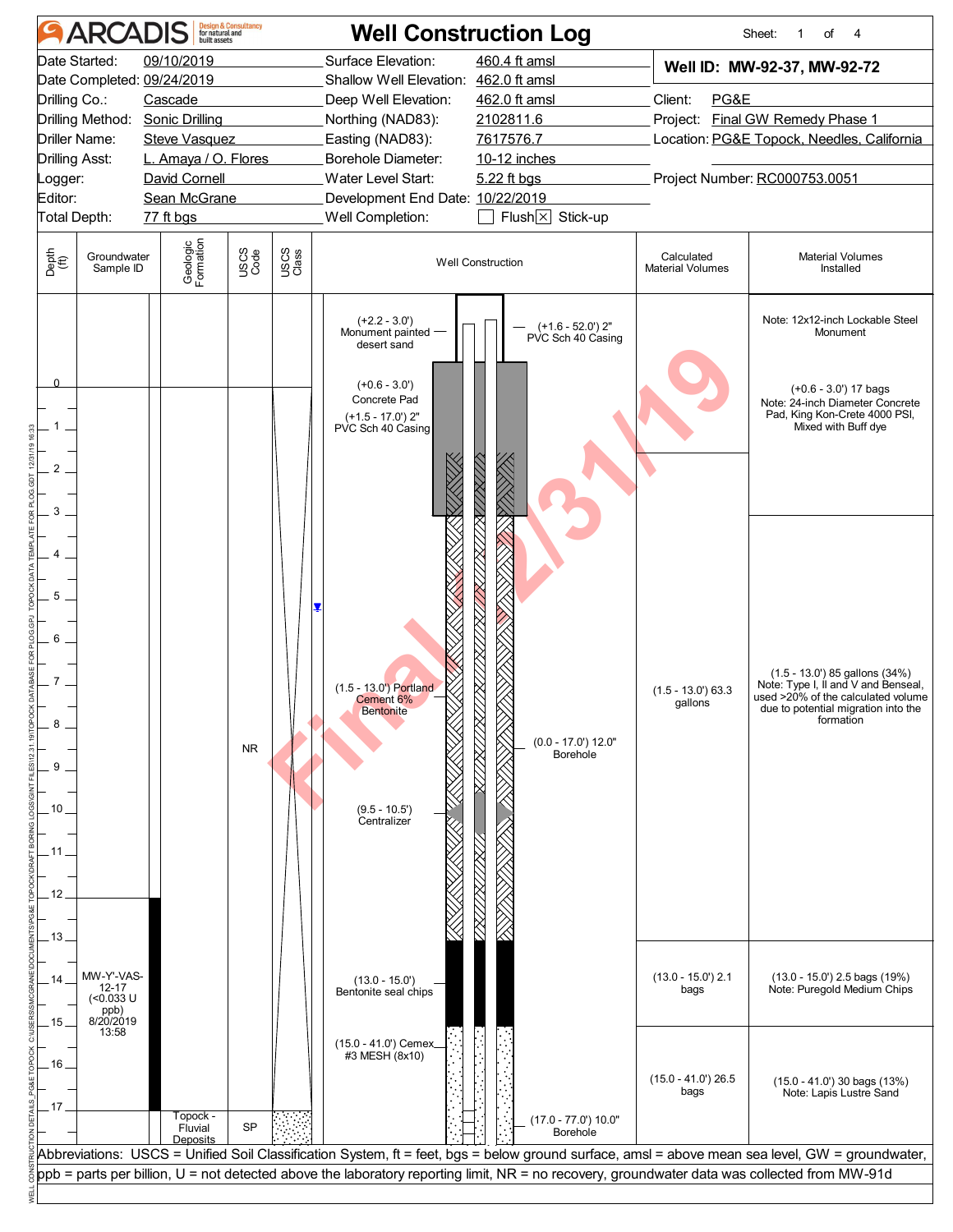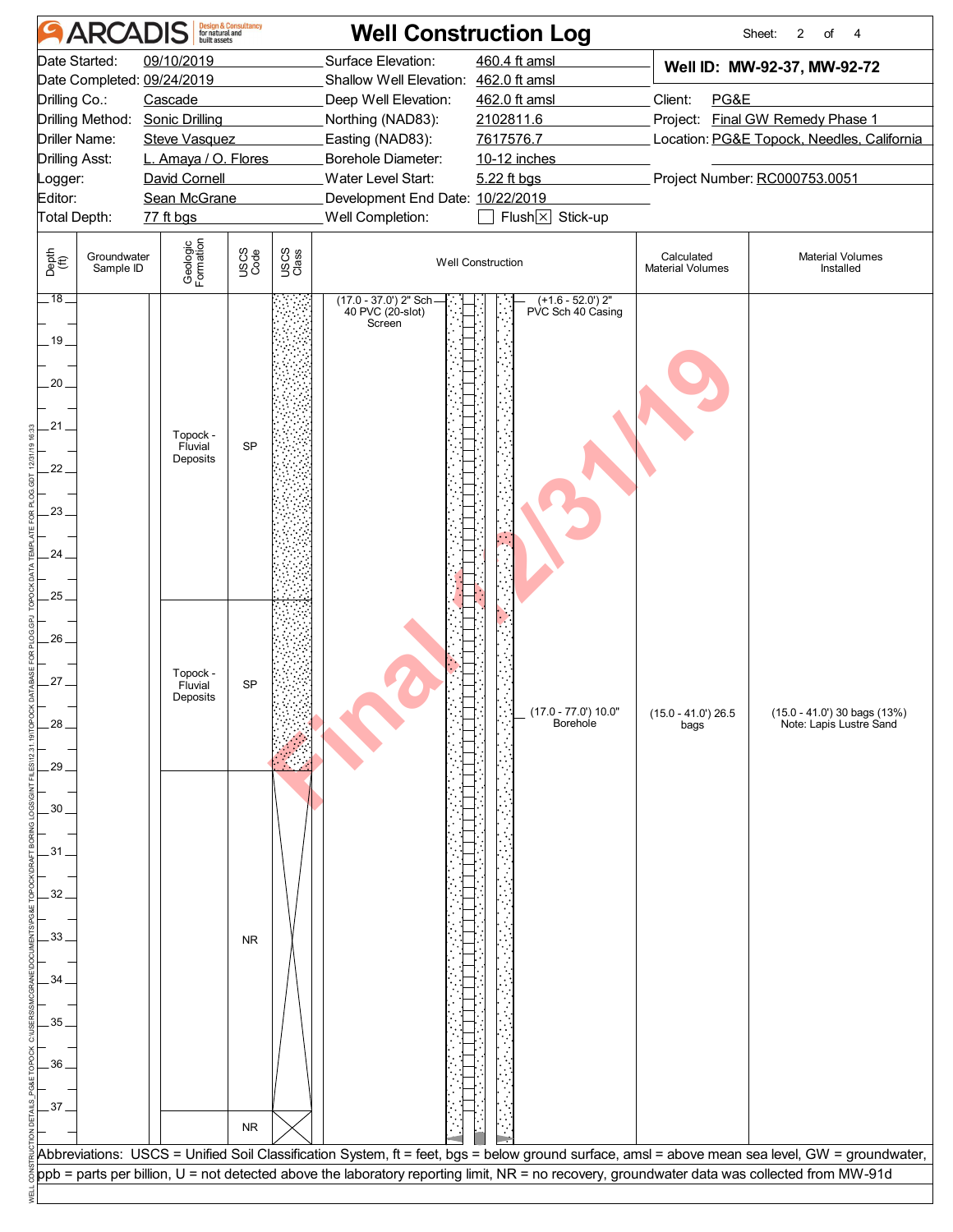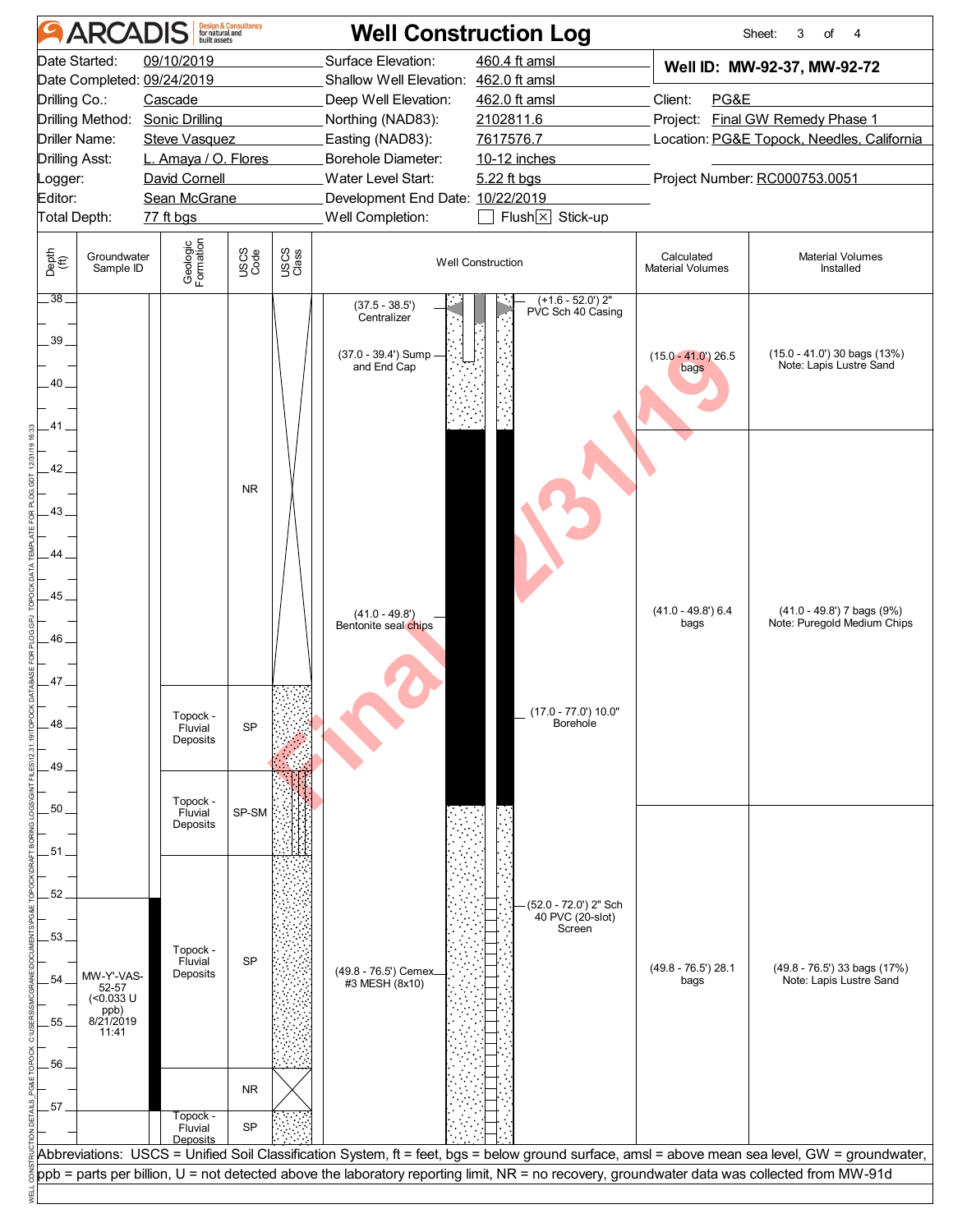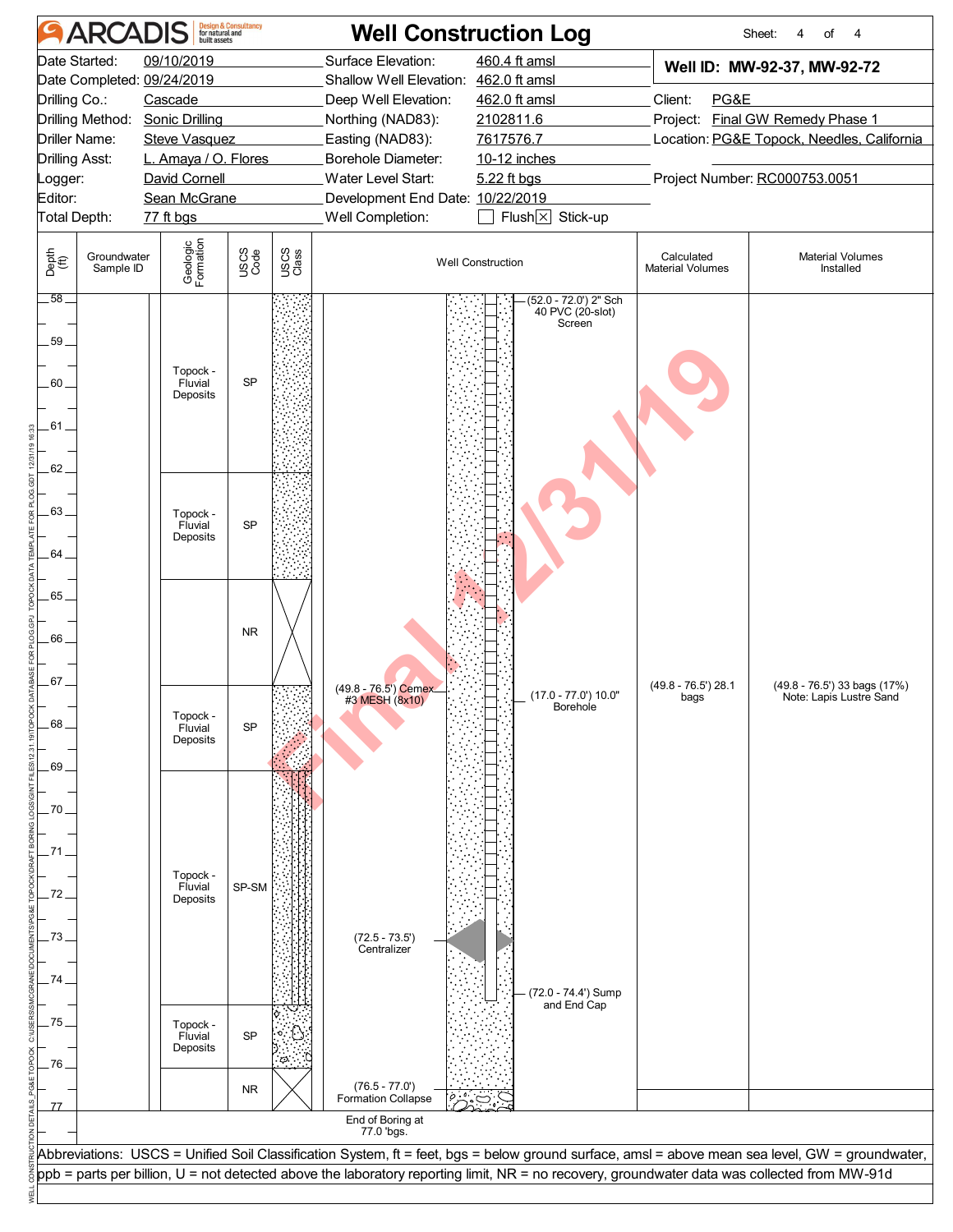| Date Started:<br>Date Completed:<br>Drilling Co.:<br>Drilling Method:<br>Drill Rig Type:<br><b>Driller Name:</b><br><b>Drilling Asst:</b><br>Logger:<br>Editor:<br>Recovery<br>(in)<br>Depth<br>(ft)<br>$\overline{c}$<br>3<br>4 | 09/09/2019<br>09/10/2019<br>Cascade<br><b>Sonic Drilling</b><br>David Cornell<br>Sieve<br>Sample ID | <b>Prosonic Truck Mounted</b><br><b>Steve Vasquez</b><br>L. Amaya / O. Flores<br>Sean McGrane<br>Groundwater<br>Sample ID | Geologic<br>Formation           | <b>Total Depth:</b><br>USCS<br>Code | Surface Elevation:<br>Northing (NAD83):<br>Easting (NAD83):<br>Borehole Diameter:<br>Depth to First Water: 4.6 ft bgs<br>Sampling Method:<br>Sampling Interval:<br>Converted to Well:<br>USCS<br>Class | 460.4 ft amsl<br>2102811.6<br>7617576.7<br>77 ft bgs<br>10-12 inches<br>4 inch x 10 ft. Core Barrel Project Number: RC000753.0051<br>Screen Intervals<br>$\boxed{\times}$ Yes<br>No<br>$\blacksquare$<br>Soil Description<br>(0.0 - 17.0') No recovery (NR); Core not collected or logged, see<br>MW-92d boring log for lithologic desriptions | Boring No.: MW-92s<br>Client:<br>PG&E<br>Project:<br>Location: PG&E Topock, Needles, California | Final GW Remedy Phase 1<br><b>Drilling Notes</b>                                                                                                                                 | <b>Drilling Fluid</b>                                                                                                                                     |
|----------------------------------------------------------------------------------------------------------------------------------------------------------------------------------------------------------------------------------|-----------------------------------------------------------------------------------------------------|---------------------------------------------------------------------------------------------------------------------------|---------------------------------|-------------------------------------|--------------------------------------------------------------------------------------------------------------------------------------------------------------------------------------------------------|------------------------------------------------------------------------------------------------------------------------------------------------------------------------------------------------------------------------------------------------------------------------------------------------------------------------------------------------|-------------------------------------------------------------------------------------------------|----------------------------------------------------------------------------------------------------------------------------------------------------------------------------------|-----------------------------------------------------------------------------------------------------------------------------------------------------------|
|                                                                                                                                                                                                                                  |                                                                                                     |                                                                                                                           |                                 |                                     |                                                                                                                                                                                                        |                                                                                                                                                                                                                                                                                                                                                |                                                                                                 |                                                                                                                                                                                  |                                                                                                                                                           |
|                                                                                                                                                                                                                                  |                                                                                                     |                                                                                                                           |                                 |                                     |                                                                                                                                                                                                        |                                                                                                                                                                                                                                                                                                                                                |                                                                                                 |                                                                                                                                                                                  |                                                                                                                                                           |
| 5<br>6<br>8<br>9<br>.10.<br>.11<br>12<br>$-13.$<br>14<br>.15.<br>.16.<br>.17<br>.18.<br>144<br>.19.                                                                                                                              | No Sieve<br>Samples<br>Collected                                                                    | MW-Y'-VAS-<br>12-17<br>(<0.033 U<br>ppb)<br>8/20/2019<br>13:58                                                            | Topock -<br>Fluvial<br>Deposits | <b>NR</b><br><b>SP</b>              |                                                                                                                                                                                                        | (17.0 - 25.0') Topock - Fluvial Deposits; Poorly graded sand (SP);<br>dark grayish brown / dark yellowish brown (10YR 4/2); very fine<br>grained to medium grained, subangular to subround; trace silt;<br>trace clay; wet                                                                                                                     |                                                                                                 | $(0.0 - 17.0')$<br>Heaving sands<br>$(17.0 - 37.0)$<br>Heaving sands.<br>Full recovery<br>not obtained<br>likely due to soft<br>material and<br>sloughing out of<br>core barrel. | $(0.0 - 17.0)$ 300<br>gallons of water<br>used; 275<br>gallons of water<br>recovered; 25<br>gallons of water<br>lost<br>$(17.0 - 47.0')$<br>No water used |
|                                                                                                                                                                                                                                  |                                                                                                     |                                                                                                                           |                                 |                                     |                                                                                                                                                                                                        | Abbreviations: USCS = Unified Soil Classification System, ft = feet, bgs = below ground surface, amsl = above mean sea level, GW = groundwater,                                                                                                                                                                                                |                                                                                                 |                                                                                                                                                                                  |                                                                                                                                                           |
|                                                                                                                                                                                                                                  |                                                                                                     |                                                                                                                           |                                 |                                     |                                                                                                                                                                                                        | ppb = parts per billion, U = not detected above the laboratory reporting limit, NR = no recovery, groundwater data was collected from MW-91d                                                                                                                                                                                                   |                                                                                                 |                                                                                                                                                                                  |                                                                                                                                                           |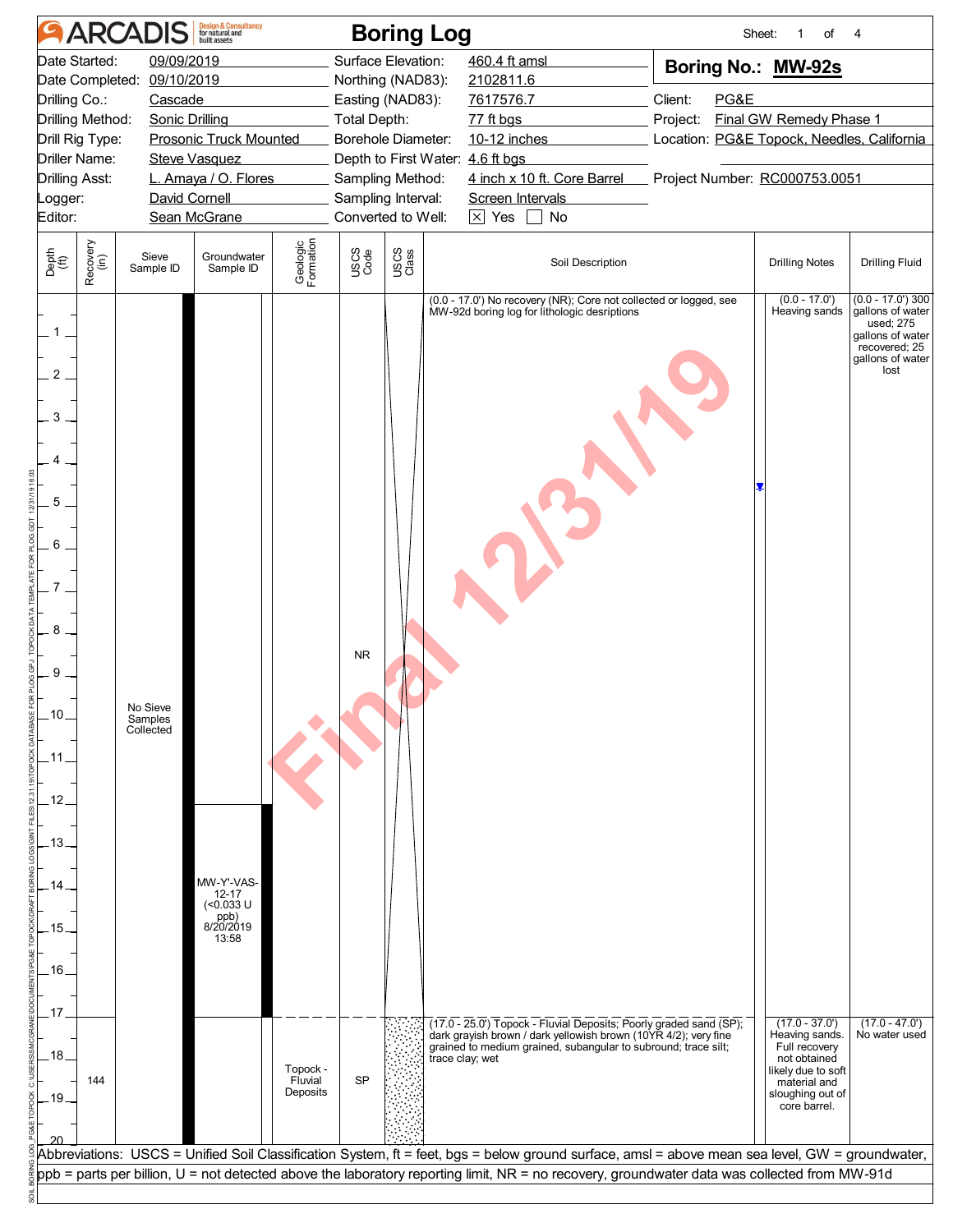| 09/09/2019<br>Surface Elevation:<br>460.4 ft amsl<br>Boring No.: MW-92s<br>09/10/2019<br>Northing (NAD83):<br>2102811.6<br>7617576.7<br>Client:<br>PG&E<br>Cascade<br>Easting (NAD83):<br>Final GW Remedy Phase 1<br><b>Sonic Drilling</b><br><b>Total Depth:</b><br>77 ft bgs<br>Project:<br><b>Prosonic Truck Mounted</b><br>Borehole Diameter:<br>10-12 inches<br>Location: PG&E Topock, Needles, California<br>Depth to First Water: 4.6 ft bgs<br><b>Steve Vasquez</b><br>4 inch x 10 ft. Core Barrel<br>Project Number: RC000753.0051<br>L. Amaya / O. Flores<br>Sampling Method:<br>David Cornell<br>Sampling Interval:<br>Screen Intervals<br>Sean McGrane<br>Converted to Well:<br>$\boxed{\times}$ Yes $\boxed{\phantom{0}}$ No<br>Geologic<br>Formation<br>Recovery<br>(in)<br>USCS<br>Code<br>USCS<br>Class<br>Depth<br>(ft)<br>Groundwater<br>Sieve<br>Soil Description<br><b>Drilling Notes</b><br><b>Drilling Fluid</b><br>Sample ID<br>Sample ID<br>21<br>22.<br>Topock -<br><b>SP</b><br>Fluvial<br>Deposits<br>23.<br>(23') dark gray (10YR 4/1)<br>.24.<br>.25<br>(25.0 - 29.0') Topock - Fluvial Deposits; Poorly graded sand (SP);<br>dark grayish brown / dark yellowish brown (10YR 4/2); very fine<br>grained to medium grained, subangular to subround; trace silt;<br>26.<br>trace clay; wet<br>Topock -<br>27.<br><b>SP</b><br>Fluvial<br>Deposits<br>28.<br>144<br>29.<br>$(29.0 - 37.0)$ No recovery (NR)<br>$(29.0)$ No<br>recovery due to<br>loss of fine<br>No Sieve<br>30<br>grained sands<br>Samples<br>out of core<br>Collected<br>barrel or<br>pushed out into<br>$-31$<br>the formation.<br>.32<br>33<br><b>NR</b><br>.34<br>$-35.$<br>.36<br>.37<br>$(37.0 - 47.0')$<br>(37.0 - 47.0') No recovery (NR); Core not collected or logged, see<br>Heaving sands.<br>MW-92d boring log for lithologic desriptions<br>.38<br><b>NR</b><br>.39<br>Abbreviations: USCS = Unified Soil Classification System, ft = feet, bgs = below ground surface, amsl = above mean sea level, GW = groundwater,<br>ppb = parts per billion, U = not detected above the laboratory reporting limit, NR = no recovery, groundwater data was collected from MW-91d |                                                                                                                                                                 |  | <b>ARCADIS</b> | <b>Design &amp; Consultancy</b><br>for natural and |  |  | <b>Boring Log</b> |  | Sheet:<br>2<br>of | 4 |
|----------------------------------------------------------------------------------------------------------------------------------------------------------------------------------------------------------------------------------------------------------------------------------------------------------------------------------------------------------------------------------------------------------------------------------------------------------------------------------------------------------------------------------------------------------------------------------------------------------------------------------------------------------------------------------------------------------------------------------------------------------------------------------------------------------------------------------------------------------------------------------------------------------------------------------------------------------------------------------------------------------------------------------------------------------------------------------------------------------------------------------------------------------------------------------------------------------------------------------------------------------------------------------------------------------------------------------------------------------------------------------------------------------------------------------------------------------------------------------------------------------------------------------------------------------------------------------------------------------------------------------------------------------------------------------------------------------------------------------------------------------------------------------------------------------------------------------------------------------------------------------------------------------------------------------------------------------------------------------------------------------------------------------------------------------------------------------------------------------------------------------------------------------------------------------|-----------------------------------------------------------------------------------------------------------------------------------------------------------------|--|----------------|----------------------------------------------------|--|--|-------------------|--|-------------------|---|
|                                                                                                                                                                                                                                                                                                                                                                                                                                                                                                                                                                                                                                                                                                                                                                                                                                                                                                                                                                                                                                                                                                                                                                                                                                                                                                                                                                                                                                                                                                                                                                                                                                                                                                                                                                                                                                                                                                                                                                                                                                                                                                                                                                                  | Date Started:<br>Date Completed:<br>Drilling Co.:<br>Drilling Method:<br>Drill Rig Type:<br><b>Driller Name:</b><br><b>Drilling Asst:</b><br>_ogger:<br>Editor: |  |                |                                                    |  |  |                   |  |                   |   |
|                                                                                                                                                                                                                                                                                                                                                                                                                                                                                                                                                                                                                                                                                                                                                                                                                                                                                                                                                                                                                                                                                                                                                                                                                                                                                                                                                                                                                                                                                                                                                                                                                                                                                                                                                                                                                                                                                                                                                                                                                                                                                                                                                                                  |                                                                                                                                                                 |  |                |                                                    |  |  |                   |  |                   |   |
|                                                                                                                                                                                                                                                                                                                                                                                                                                                                                                                                                                                                                                                                                                                                                                                                                                                                                                                                                                                                                                                                                                                                                                                                                                                                                                                                                                                                                                                                                                                                                                                                                                                                                                                                                                                                                                                                                                                                                                                                                                                                                                                                                                                  |                                                                                                                                                                 |  |                |                                                    |  |  |                   |  |                   |   |
|                                                                                                                                                                                                                                                                                                                                                                                                                                                                                                                                                                                                                                                                                                                                                                                                                                                                                                                                                                                                                                                                                                                                                                                                                                                                                                                                                                                                                                                                                                                                                                                                                                                                                                                                                                                                                                                                                                                                                                                                                                                                                                                                                                                  |                                                                                                                                                                 |  |                |                                                    |  |  |                   |  |                   |   |
|                                                                                                                                                                                                                                                                                                                                                                                                                                                                                                                                                                                                                                                                                                                                                                                                                                                                                                                                                                                                                                                                                                                                                                                                                                                                                                                                                                                                                                                                                                                                                                                                                                                                                                                                                                                                                                                                                                                                                                                                                                                                                                                                                                                  |                                                                                                                                                                 |  |                |                                                    |  |  |                   |  |                   |   |
|                                                                                                                                                                                                                                                                                                                                                                                                                                                                                                                                                                                                                                                                                                                                                                                                                                                                                                                                                                                                                                                                                                                                                                                                                                                                                                                                                                                                                                                                                                                                                                                                                                                                                                                                                                                                                                                                                                                                                                                                                                                                                                                                                                                  |                                                                                                                                                                 |  |                |                                                    |  |  |                   |  |                   |   |
|                                                                                                                                                                                                                                                                                                                                                                                                                                                                                                                                                                                                                                                                                                                                                                                                                                                                                                                                                                                                                                                                                                                                                                                                                                                                                                                                                                                                                                                                                                                                                                                                                                                                                                                                                                                                                                                                                                                                                                                                                                                                                                                                                                                  |                                                                                                                                                                 |  |                |                                                    |  |  |                   |  |                   |   |
|                                                                                                                                                                                                                                                                                                                                                                                                                                                                                                                                                                                                                                                                                                                                                                                                                                                                                                                                                                                                                                                                                                                                                                                                                                                                                                                                                                                                                                                                                                                                                                                                                                                                                                                                                                                                                                                                                                                                                                                                                                                                                                                                                                                  |                                                                                                                                                                 |  |                |                                                    |  |  |                   |  |                   |   |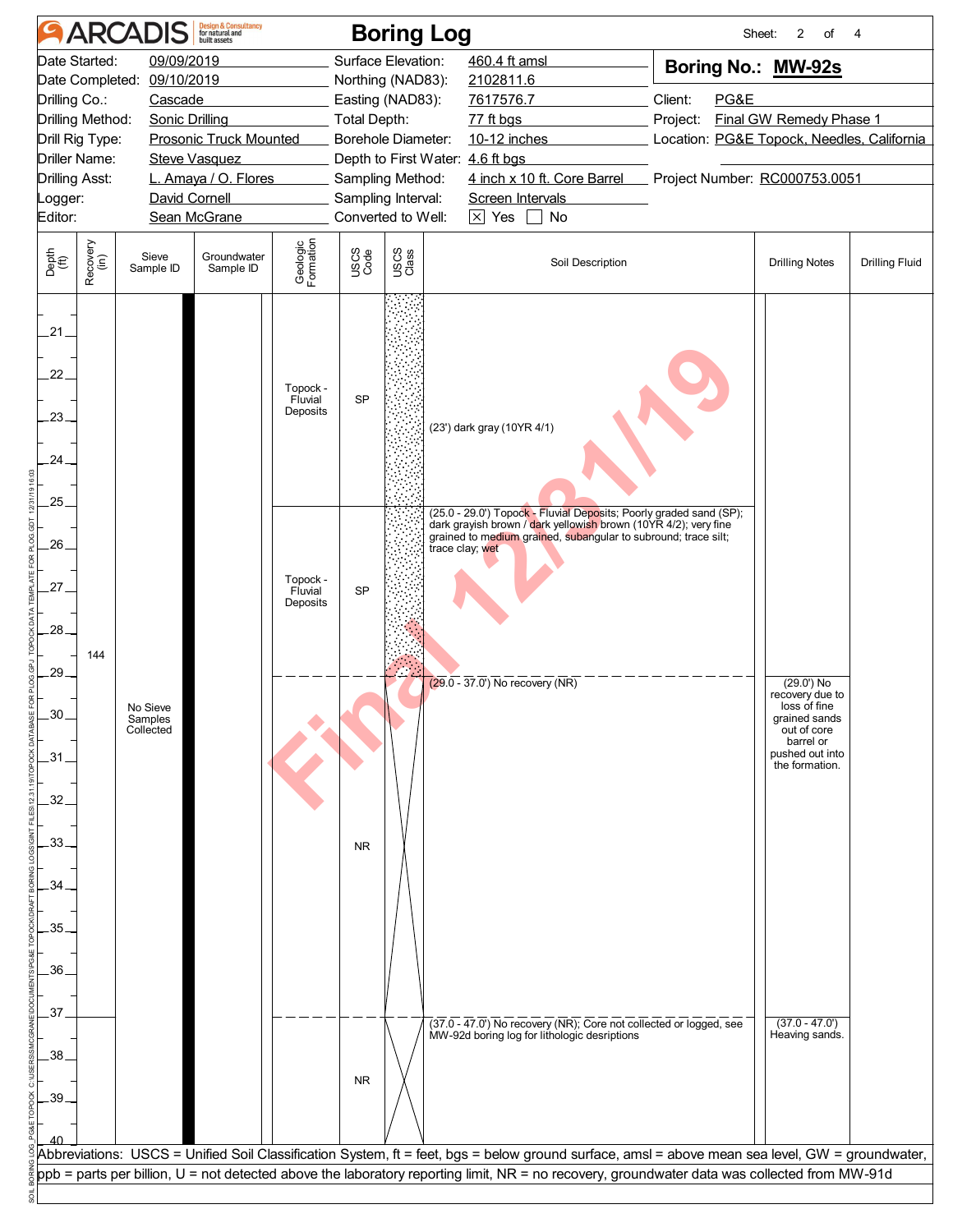|                                                                                                                                                                 | <b>ARCADIS</b>                                                         | <b>Design &amp; Consultancy</b><br>for natural and                                            |                                                                                                              |                                              | <b>Boring Log</b>                                                                                                                                                                     |                                                                                                                                                                                                                                                                                                                                                                                                                                                                                                                                                                                                                               |                                                                                                                                                                    | 3<br>of<br>Sheet:                                                                                                                            | 4                                                                                                                      |
|-----------------------------------------------------------------------------------------------------------------------------------------------------------------|------------------------------------------------------------------------|-----------------------------------------------------------------------------------------------|--------------------------------------------------------------------------------------------------------------|----------------------------------------------|---------------------------------------------------------------------------------------------------------------------------------------------------------------------------------------|-------------------------------------------------------------------------------------------------------------------------------------------------------------------------------------------------------------------------------------------------------------------------------------------------------------------------------------------------------------------------------------------------------------------------------------------------------------------------------------------------------------------------------------------------------------------------------------------------------------------------------|--------------------------------------------------------------------------------------------------------------------------------------------------------------------|----------------------------------------------------------------------------------------------------------------------------------------------|------------------------------------------------------------------------------------------------------------------------|
| Date Started:<br>Date Completed:<br>Drilling Co.:<br>Drilling Method:<br>Drill Rig Type:<br><b>Driller Name:</b><br><b>Drilling Asst:</b><br>Logger:<br>Editor: | 09/09/2019<br>09/10/2019<br>Cascade<br>Sonic Drilling<br>David Cornell | <b>Prosonic Truck Mounted</b><br><b>Steve Vasquez</b><br>L. Amaya / O. Flores<br>Sean McGrane |                                                                                                              | <b>Total Depth:</b>                          | Surface Elevation:<br>Northing (NAD83):<br>Easting (NAD83):<br>Borehole Diameter:<br>Depth to First Water: 4.6 ft bgs<br>Sampling Method:<br>Sampling Interval:<br>Converted to Well: | 460.4 ft amsl<br>2102811.6<br>7617576.7<br>77 ft bgs<br>10-12 inches<br>4 inch x 10 ft. Core Barrel<br>Screen Intervals<br>$\boxed{\times}$ Yes<br>$\Box$ No                                                                                                                                                                                                                                                                                                                                                                                                                                                                  | Boring No.: MW-92s<br>Client:<br>PG&E<br><b>Final GW Remedy Phase 1</b><br>Project:<br>Location: PG&E Topock, Needles, California<br>Project Number: RC000753.0051 |                                                                                                                                              |                                                                                                                        |
| Recovery<br>(in)<br>Depth<br>(ft)                                                                                                                               | Sieve<br>Sample ID                                                     | Groundwater<br>Sample ID                                                                      | Geologic<br>Formation                                                                                        | USCS<br>Code                                 | USCS<br>Class                                                                                                                                                                         | Soil Description                                                                                                                                                                                                                                                                                                                                                                                                                                                                                                                                                                                                              |                                                                                                                                                                    | <b>Drilling Notes</b>                                                                                                                        | <b>Drilling Fluid</b>                                                                                                  |
| .41<br>42<br>.43<br>44<br>.45<br>.46<br>47<br>.48<br>.49<br>.50<br>.51<br>52<br>108<br>53.<br>54<br>.55.<br>.56.                                                | No Sieve<br>Samples<br>Collected                                       | MW-Y'-VAS-<br>52-57<br>$(0.033 \text{ U}$<br>ppb)<br>8/21/2019<br>11:41                       | Topock -<br>Fluvial<br>Deposits<br>Topock -<br>Fluvial<br><b>Deposits</b><br>Topock -<br>Fluvial<br>Deposits | <b>NR</b><br><b>SP</b><br>SP-SM<br><b>SP</b> |                                                                                                                                                                                       | (47.0 - 49.0') Topock - Fluvial Deposits; (SP); grayish brown<br>(10YR 5/2); very fine grained to medium grained, subangular to<br>subround; trace coarse grained sand; trace silt; trace clay; wet<br>(49.0 - 51.0') Topock - Fluvial Deposits; (SP-SM); grayish brown<br>(10YR 5/2); very fine grained to medium grained, subangular to<br>subround: little silt: trace clay: wet<br>(51.0 - 56.0') Topock - Fluvial Deposits; (SP); grayish brown<br>(10YR 5/2); very fine grained to medium grained, subangular to<br>subround; trace coarse grained sand; trace silt; trace clay; wet<br>(56.0 - 57.0') No recovery (NR) |                                                                                                                                                                    | $(47.0 - 57.0)$<br>Heaving sands.<br>Full recovery<br>not obtained<br>likely due to<br>compaction.                                           | $(47.0 - 77.0')$<br>430 gallons of<br>water used: 400<br>gallons of water<br>recovered; 30<br>gallons of water<br>lost |
| 57<br>.58<br>90<br>.59                                                                                                                                          |                                                                        |                                                                                               | Topock -<br>Fluvial<br>Deposits                                                                              | <b>NR</b><br><b>SP</b>                       |                                                                                                                                                                                       | (57.0 - 62.0') Topock - Fluvial Deposits; (SP); grayish brown<br>(10YR 5/2); very fine grained to medium grained, subangular to<br>subround; trace coarse grained sand; trace silt; trace clay; wet                                                                                                                                                                                                                                                                                                                                                                                                                           |                                                                                                                                                                    | $(57.0 - 67.0')$<br>Heaving sands.<br>Full recovery<br>not obtained<br>likely due to<br>compaction and<br>possibly falling<br>out of barrel. |                                                                                                                        |
|                                                                                                                                                                 |                                                                        |                                                                                               |                                                                                                              |                                              |                                                                                                                                                                                       | Abbreviations: USCS = Unified Soil Classification System, ft = feet, bgs = below ground surface, amsl = above mean sea level, GW = groundwater,<br>ppb = parts per billion, U = not detected above the laboratory reporting limit, NR = no recovery, groundwater data was collected from MW-91d                                                                                                                                                                                                                                                                                                                               |                                                                                                                                                                    |                                                                                                                                              |                                                                                                                        |